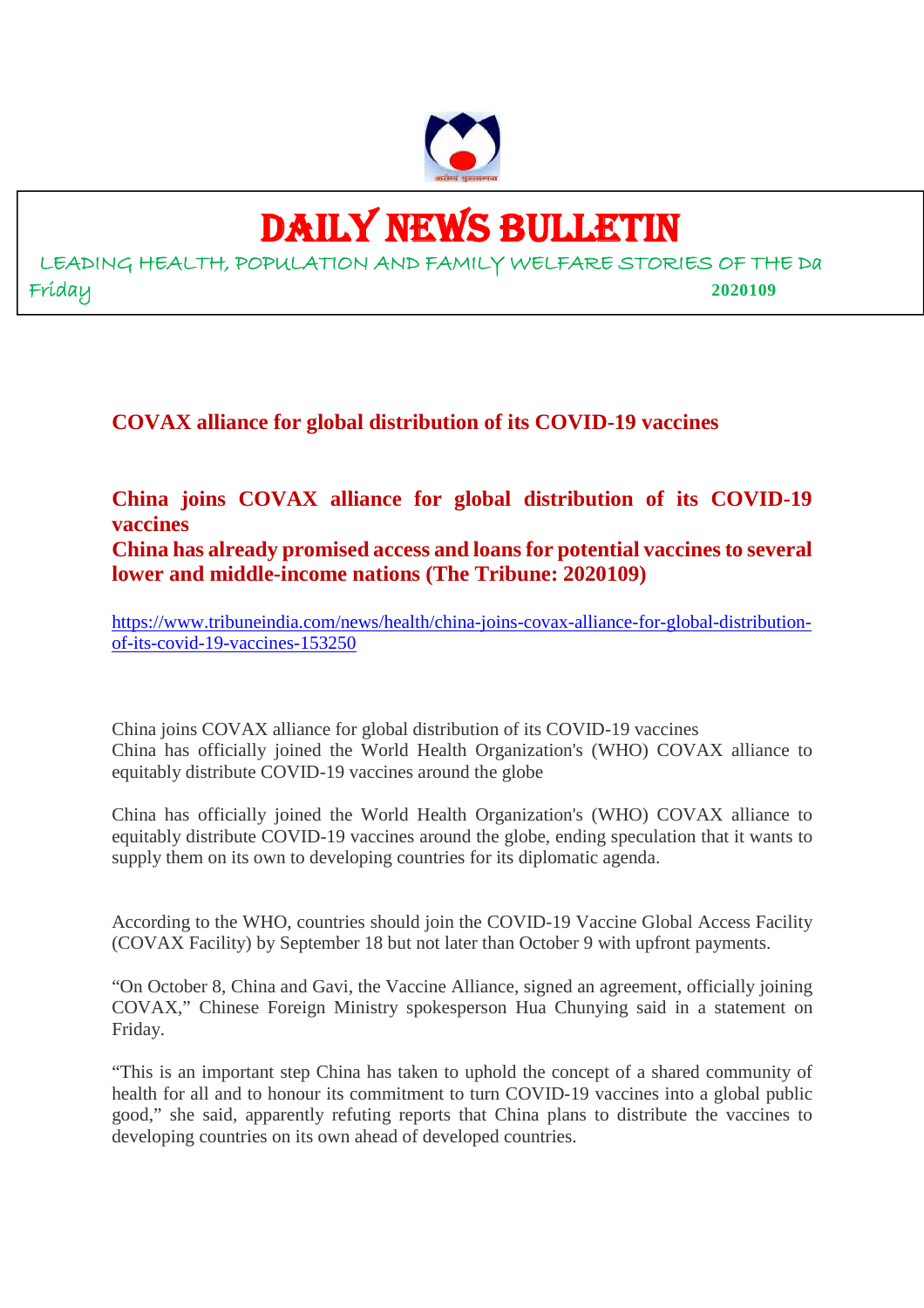WHO announced in August that "172 economies are now engaged in discussions to potentially participate in COVAX, a global initiative aimed at working with vaccine manufacturers to provide countries worldwide equitable access to safe and effective vaccines, once they are licensed and approved".

China has already promised access and loans for potential vaccines to several lower and middle-income nations – a move the Chinese leadership may see as a better bet for its diplomatic agenda than joining the WHO-backed scheme, Hong Kong-based South China Morning Post reported on September 23.

Elaborating on China's decision to join the global alliance, Hua said in her statement, "currently, the COVID-19 pandemic still poses a severe threat to the safety and health of people in all countries".

"China continues to focus on ensuring that developing countries have equal access to appropriate, safe and effective vaccines. To that end, we have solemnly pledged to make vaccines developed and deployed by China a global public good, which will be provided to developing countries as a priority," she said.

"Therefore, China has maintained close communication with COVAX with a positive attitude towards joining it. Even when China is leading the world with several vaccines in advanced stages of R&D and with ample production capacity, it still decided to join COVAX," she said.

"We are taking this concrete step to ensure equitable distribution of vaccines, especially to developing countries, and hope more capable countries will also join and support COVAX. China will also strengthen vaccine cooperation with relevant countries through the COVAX network," she said.

"China will continue to work together with COVAX partners and contribute its share to the global fight against the pandemic to safeguard all human beings' safety and health," she said.

China has roped in more than a dozen countries to conduct the final phase trials of Chinesemade experimental COVID-19 vaccines and even started vaccinating thousands of emergency workers, according to official media reports here.

Yang Sheng, Deputy Director of the National Medical Products Administration's drug registration bureau, said four China-developed COVID-19 vaccines have begun the final stage of human trials overseas after obtaining approval from foreign authorities.

China has been focusing on developing five types of vaccines, and each method has at least one entering clinical trials. In total, 11 vaccine candidates are in different stages of testing, Yang has been quoted by the official media earlier.

Zheng Zhongwei, head of China's vaccine development task force said China's annual capacity to make COVID-19 vaccines was expected to reach 610 million doses this year and one billion doses by 2021.

WHO said nine candidate vaccines are currently being evaluated for inclusion in the COVAX Facility.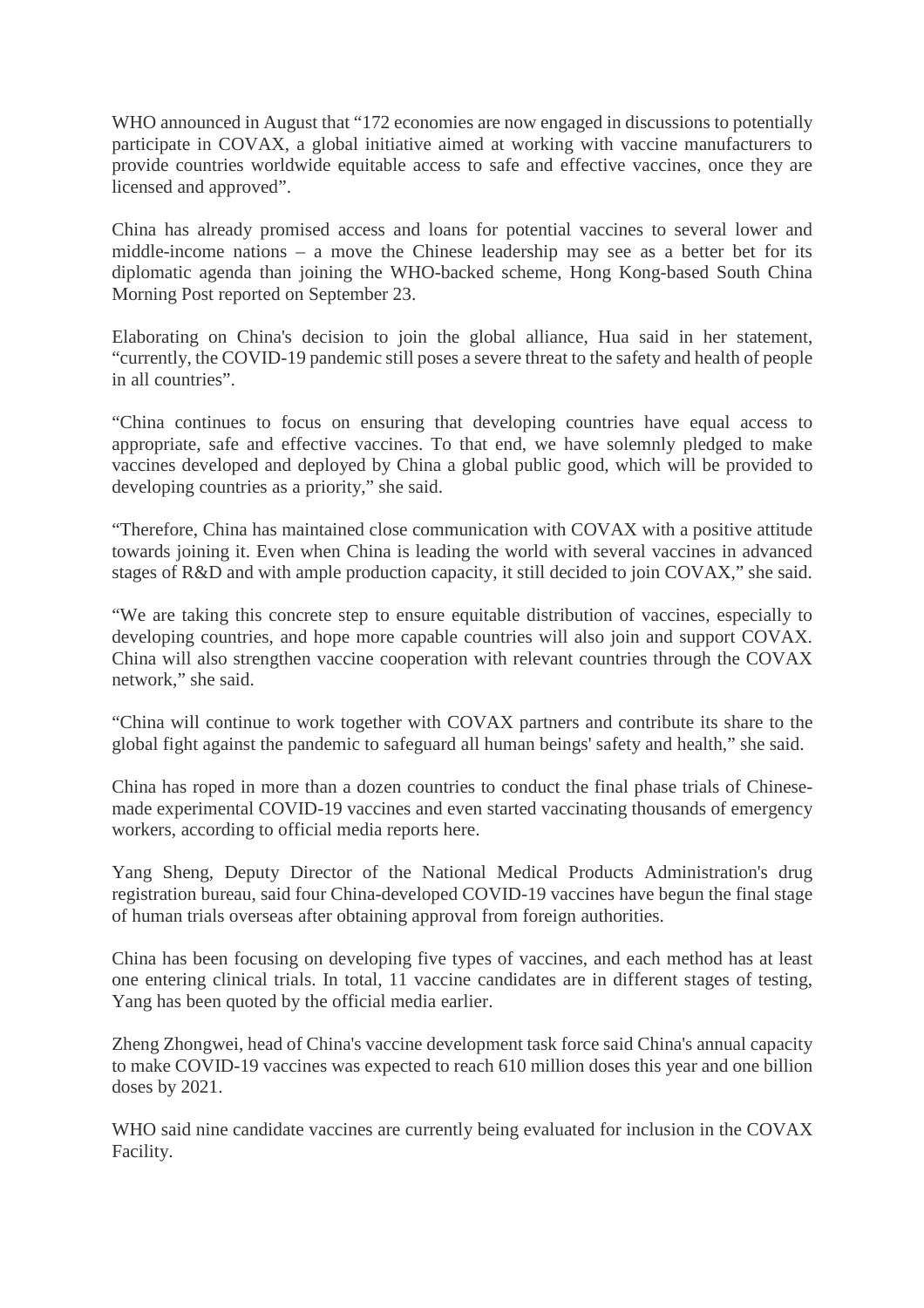They include two from China, two from the US, one from the Republic of Korea, one from the United Kingdom of Great Britain and Northern Ireland and one global, multi-manufacturer partnership. Two of these are in Phase I trials, two are tech transfers and the remainder are at the discovery stage.

WHO said earlier that a collaboration between Serum Institute of India (SII), Gavi and the Bill & Melinda Gates Foundation will ensure up to 100 million doses of AstraZeneca or Novavax's candidate vaccines.

"If successful, (the vaccines) will be available to low- and middle-income economies through the COVAX Facility at just USD 3 per dose. The arrangement also provides an option to secure additional doses if COVAX sees a need for it," a WHO announcement in August said. —PTI

### **COVID-19 vaccine**

### **Moderna to apply for EU's rolling approval for COVID-19 vaccine Drug-maker says the ongoing US trial of its candidate is on track for a data readout by Noember (The Tribune: 2020109)**

https://www.tribuneindia.com/news/health/moderna-to-apply-for-eus-rolling-approval-forcovid-19-vaccine-152869

Moderna to apply for EU's rolling approval for COVID-19 vaccine Photo for representational purpose only.

Moderna Inc will soon apply for real-time reviews of its experimental COVID-19 vaccine in Europe, the drug developer said on Thursday, days after the EU health regulator launched rolling reviews of shots from its rivals.

The drug developer said it was in talks with European countries and would submit the same data it plans to submit to the US Food and Drug Administration for authorisation.

The European Medicines Agency earlier this week launched real-time reviews of COVID-19 vaccines being developed by US drug-maker Pfizer and Germany's BioNTech, following a similar announcement for AstraZeneca's.

Real-time reviews could speed up the process of approving a successful vaccine, by allowing researchers to submit findings in real time, without waiting for studies to conclude.

Moderna, one of the furthest along in the US race for a COVID-19 vaccine, said the ongoing US trial of its candidate, MRNA-1273, was on track for a data readout by November.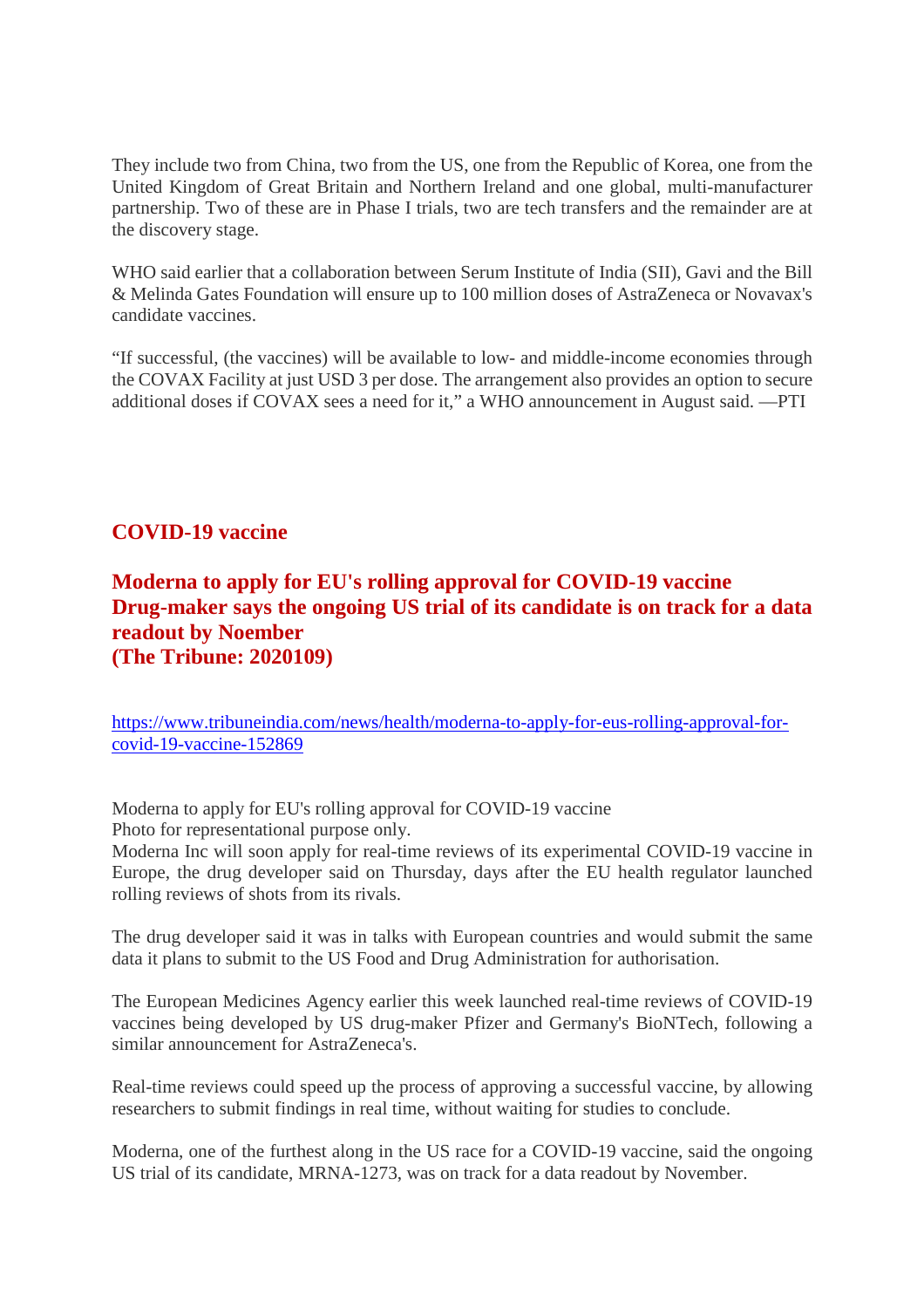The company said it would not enforce patents related to its experimental COVID-19 vaccine during the pandemic and would not pursue any litigation against companies that make use of its technology after the coronavirus outbreak ends.

The decision was taken to allow other drug-makers to develop shots using the company's technology, said Moderna executives.

The company also said it was willing to license the technology behind the vaccine after the pandemic.

Earlier on Thursday, the Defense Advanced Research Projects Agency (DARPA) awarded Moderna \$56 million to develop mobile manufacturing units for rapidly producing vaccines and therapeutics. Reuters

### **Asthma patients**

**Asthma patients less likely to die from virus; new test better at telling who is still infectious Asthma patients less likely to die from virus; new test better at telling who is still infectious Photo: Thinkstock (The Tribune: 2020109)**

https://www.tribuneindia.com/news/health/asthma-patients-less-likely-to-die-from-virusnew-test-better-at-telling-who-is-still-infectious-152787

The following is a roundup of some of the latest scientific studies on the novel coronavirus and efforts to find treatments and vaccines for COVID-19, the illness caused by the virus.

Asthma patients appear less likely to die from COVID-19. Patients with asthma who become infected with the new coronavirus appear to have no higher risk of hospitalisation or need for mechanical breathing assistance compared to COVID-19 patients without asthma - and the asthma patients are less likely to die from the disease, a new study suggests.

Researchers at a Boston healthcare system studied 562 asthma patients with COVID-19 and 2,686 similarly-aged COVID-19 patients without asthma.

The two groups were hospitalized at similar rates (18% to 21%) and had similar need for mechanical ventilation (3% in the asthma group vs 4%). But the asthma patients were 70% less likely to die from the virus, researchers reported. None of the 44 patients with severe asthma died.

"Although the factors underlying these findings are not yet known, important considerations include: possible biologic mechanisms ... and possible protective effects of asthma medications (such as corticosteroids)," the researchers said in a report posted on Monday on medRxiv ahead of peer review.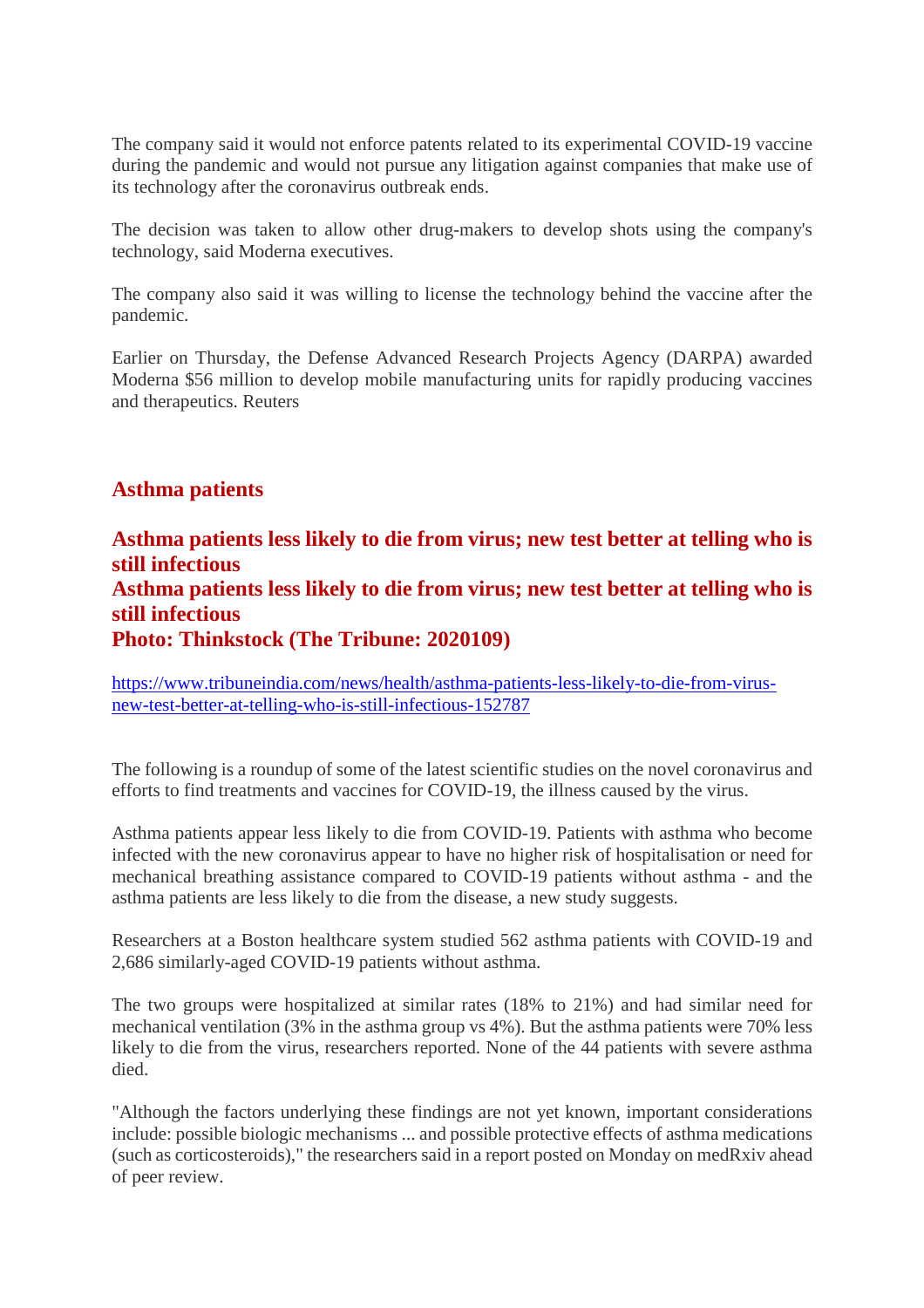New test better at identifying who is still infectious Becton Dickenson and Co's BD Veritor System for rapid detection of the novel coronavirus is better than gold standard RT-PCR lab tests at distinguishing between infectious and non-infectious virus in swab samples obtained within a week of symptom onset, according to a new study. One drawback of the RT-PCR (real-time polymerase chain reaction) is that patients can test positive even after they are no longer infectious, because the tests detect small amounts of viral RNA that most likely represent infected cells that have died. Newer "antigen-based" tests look for viral proteins instead of RNA.

The antigen-based approach could potentially "be used to identify and isolate contagious individuals more effectively than current RNA-based (RT-PCR) testing," coauthor Celine Roger-Dalbert of BD Life Sciences told Reuters. "Although it may not replace RNA-based testing, because we still need to identify anyone who was infected in order to trace the spread of the virus, it should help make isolation more efficient and effective as a public health intervention used to slow down the spread of COVID-19," she added. The study results were published on Monday on medRxiv ahead of peer review.

Intubation may be less risky for doctors than feared Placing a tube in a patient's airway, or removing it, is thought to be one of the highest-risk procedures for medical staff, because of the very close proximity to air being expelled through the mouth of a potentially infected person. But in operating rooms, at least, these procedures might present less of a risk of virus transmission than has been feared. In operating room experiments in anesthetized patients, intubation and extubation produced far fewer potentially virus-carrying aerosols than expected. Overall, 19 tube insertions generated about one thousandth of the aerosol generated by a single cough, the researchers reported on Tuesday in the journal Anesthesia.

Fourteen tube removals produced more aerosols, but still less than 25% of that produced by a voluntary cough. The same might not be true in an emergency room setting. Surgical teams presently wear respirators and high level personal protective equipment to avoid aerosols. After each case, special cleaning is undertaken, which reduces operating room turnover and increases waiting times for operations, the authors say. The findings call for "reappraisal of what constitutes an aerosol-generating procedure and the associated precautions for routine anesthetic airway management," they said.

Full beard need not rule out tight face mask seal Frontline healthcare workers caring for COVID-19 patients must wear respirator face masks that form a tight seal with the skin, but full beards can make that impossible.

Doctors in the UK have come up with a solution. The answer, outlined in a report published on Saturday in the Journal of Hospital Infection, involves covering the beard over the chin and cheeks with an under-mask elastic rubber sheet (as is used in yoga and pilates) and tying it in a knot at the top of the head. The technique was pioneered by a transplant surgeon and adopted by 32 bearded British healthcare providers, 30 of whom passed respirator fit tests, according to the report.

"Bearded individuals who are unable to shave may have a new innovative technique to be able to wear respirator masks," the authors write. While noting it was tested in a small number of people, the authors said, "it provides encouraging results to pave way for larger scale studies."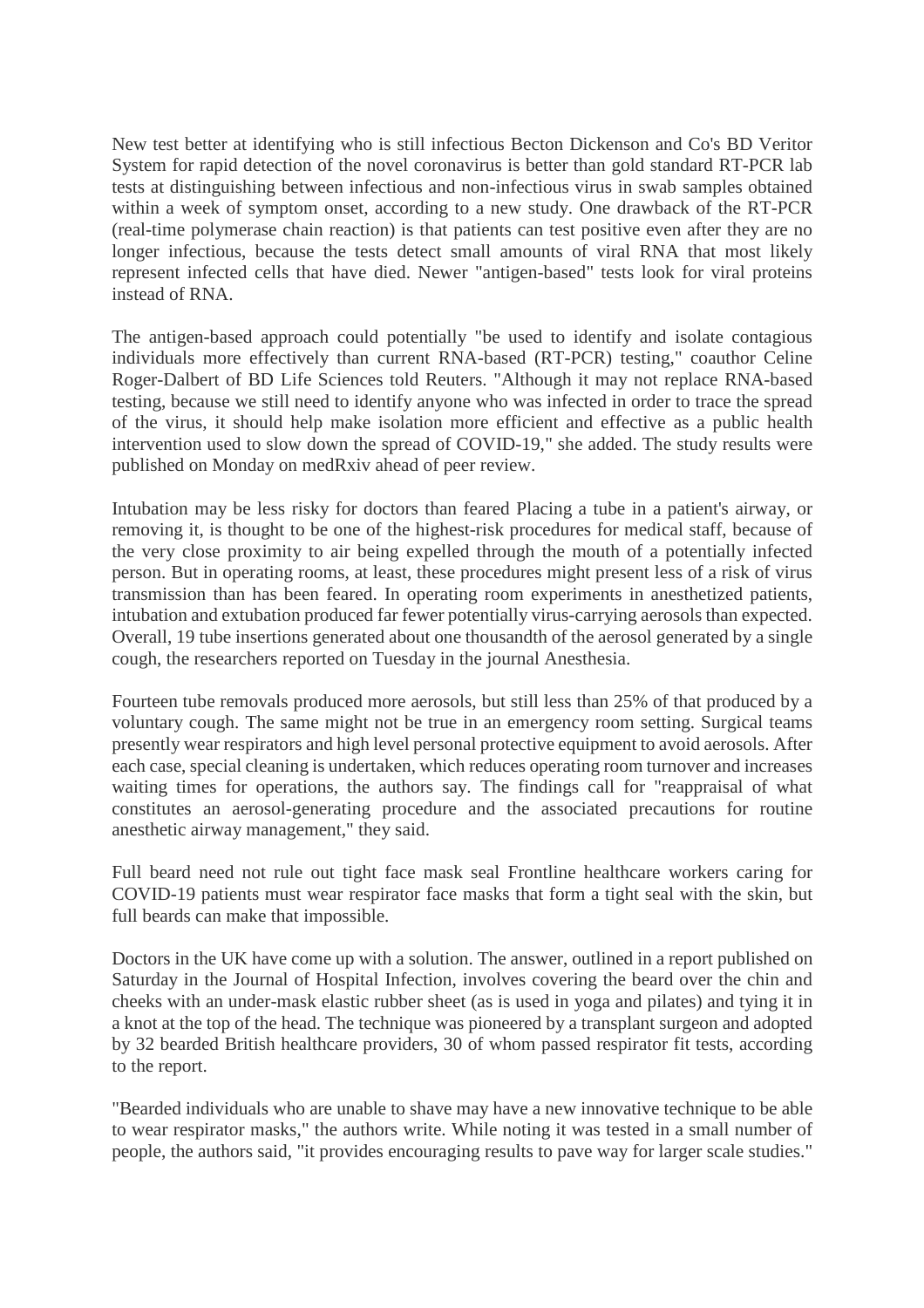### **Bandage with magnetic nanofibres**

### **Indian researchers develop bandage with magnetic nanofibres that kill skin cancer cells with heat**

**Skin cancer is caused mainly due to excessive exposure to ultraviolet rays from the sun. (The Tribune: 2020109)**

https://www.tribuneindia.com/news/health/indian-researchers-develop-bandage-withmagnetic-nanofibres-that-kill-skin-cancer-cells-with-heat-152769

Indian researchers develop bandage with magnetic nanofibres that kill skin cancer cells with heat

Skin cancer is caused mainly due to excessive exposure to ultraviolet rays from the sun. Thinkstock photo.

Researchers from the Indian Institute of Science (IISc) said they have developed a non-invasive bandage made with magnetic nanofibres to treat skin cancer by administering heat to the tumour cells.

Skin cancer is caused mainly due to excessive exposure to ultraviolet rays from the sun.

There are two types: Melanoma, which develops from pigment-producing cells in the skin called melanocytes, and non-melanoma, which develops from other skin cells, IISc said.

Though non-melanoma skin cancer is more widespread, melanoma is malignant and has a higher mortality rate, according to Bengaluru-based IISc.

Common treatments for skin cancer include surgery, radiation therapy, and chemotherapy.

But these treatments and other conventional therapies have limitations.

A promising alternative that has emerged to treat skin cancer is hyperthermia, which involves applying heat to the affected tissues.

In recent years, researchers have been working on developing ways of delivering heat to the tumour tissues so that cancer cells are targeted selectively and effectively, IISc noted in a statement on Thursday.

One such technology is called magnetic hyperthermia, in which magnetic nanoparticles are used to heat the tumours by using an external alternating current magnetic field (AMF).

But it is difficult to achieve uniform heating of the affected tissues using such magnetic nanoparticles because of uncontrolled aggregation.

Besides, they can accumulate in the human body and induce toxicity.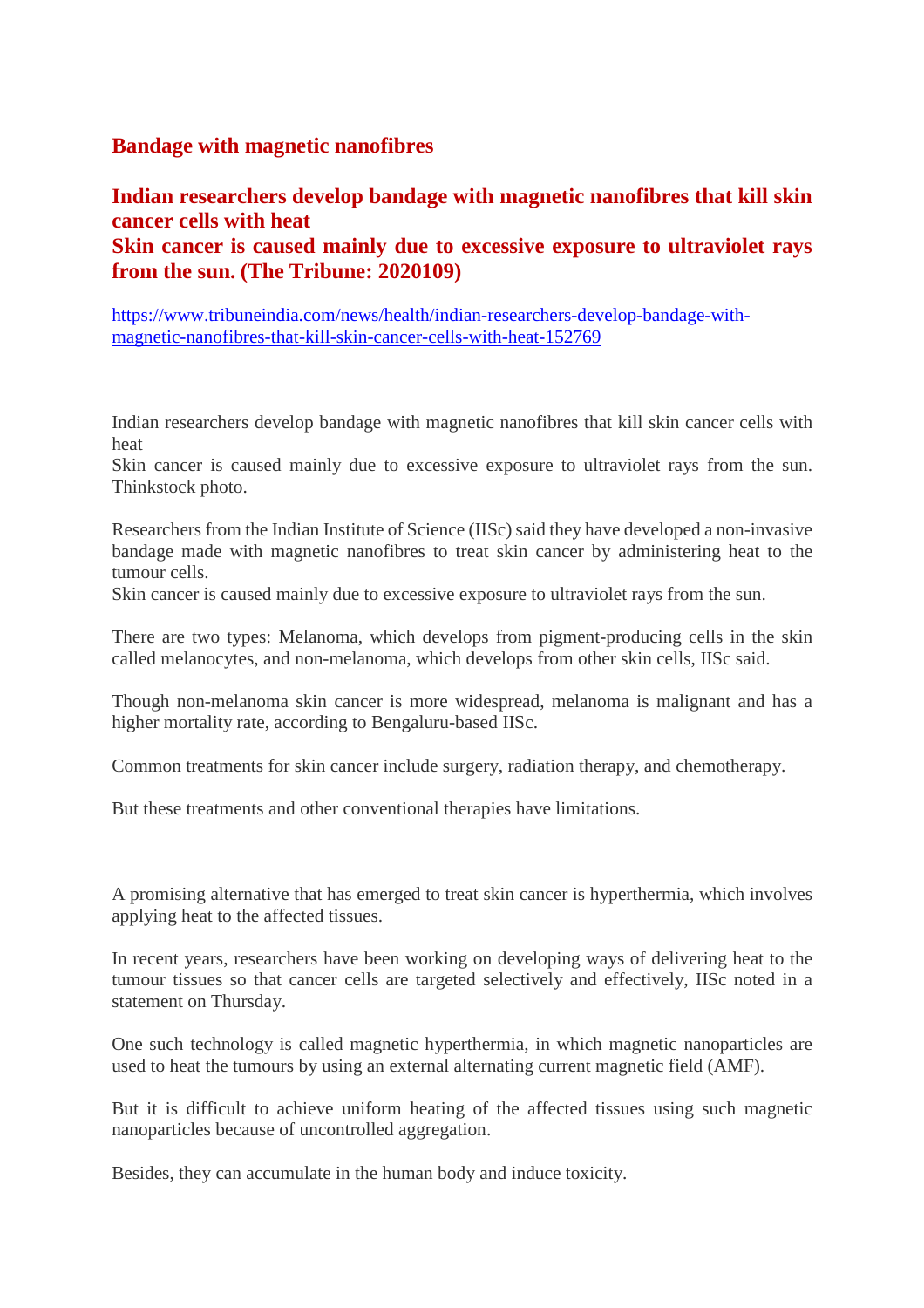Now, researchers from the Centre for BioSystems Science and Engineering (BSSE) and the Department of Molecular Reproduction, Development and Genetics (MRDG) at IISc have developed a bandage with a unique blend of magnetic nanoparticles fabricated using a method called electrospinning.

It comprises nanoparticles made from an oxide of iron, Fe3O4, and a biodegradable polymer called polycaprolactone (PCL) pasted on surgical tape.

The magnetic material generates heat when it is subjected to a high-frequency oscillating magnetic field.

In order to investigate whether the heat generated and dissipated by the magnetic bandage can treat skin cancer, the researchers did two experiments: One was in vitro on human cancer cell lines and the other was in vivo on mice with artificially-induced skin cancer.

"The protocol used to prepare the PCL-Fe3O4 fibrous mat-based bandage took a little more than two months to optimise; however, the in vitro and in vivo tests that involved the testing of the magnetic thermal therapy took quite some time to optimise," said Kaushik Suneet, a former project associate at BSSE and the first author of the study.

In both experiments, the heat generated by applying AMF to the nanofibrous magnetic bandage killed the cancer cells successfully.

Moreover, in the in vivo experiment, the healthy tissue remained intact with no signs of burns, inflammation, or thickening.

"The elevated temperature at the treatment site enables heat to penetrate the tumour cells, rupturing the compact random vasculatures (a network of blood vessels) of the tumours," explained Shilpee Jain, who was a DST-INSPIRE Faculty Fellow at BSSE when the study was conducted and is a senior author of the paper.

"(In contrast), the normal healthy cells, owing to their organised open vasculatures, dissipate the heat to maintain normal temperatures, and so remain unharmed." Though this novel treatment has been shown to be effective against skin cancer in lab experiments, it is still at a nascent stage of development as a clinical therapy, the statement said.

"Further studies are required to test the efficacy of this novel treatment method on a larger scale in rabbits, dogs and monkeys before employing it for pre-clinical and clinical applications," cautioned Jain.—PTI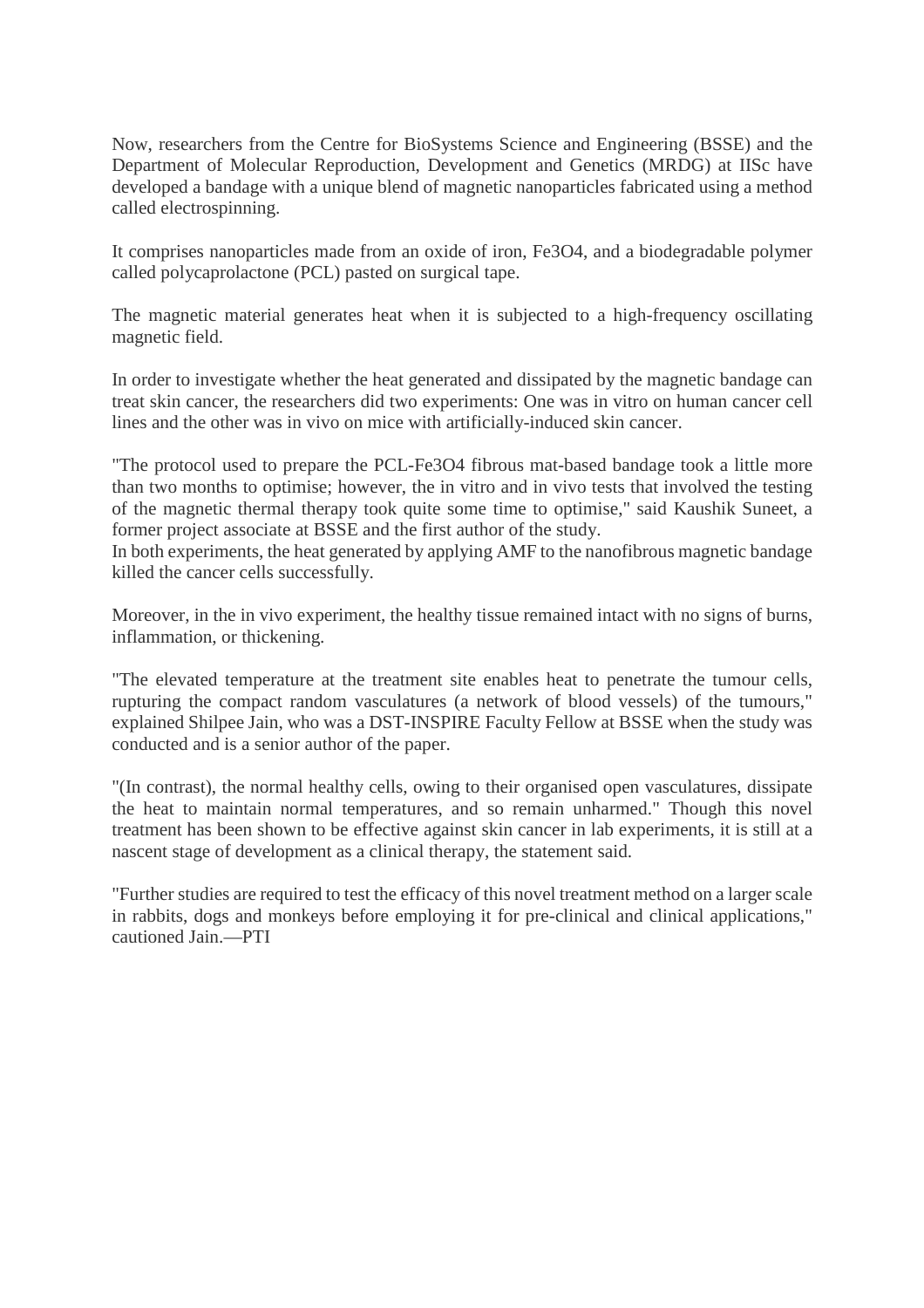**Air quality**

**Grap to kick in with Covid crisis in the airAir quality stays in 'poor' category as weather changes, stubble burning picks up in nearby fields (Hindustan Times:20201090**

https://epaper.hindustantimes.com/Home/ArticleView



#### **Vatsala Shrangi**

vasala.shrangi@htlive.com

New Delhi : The winter phase of the mechanism to tackle air pollution comes into force in Delhi-NCR from October 15 with a ban on diesel-run electricity generators, instructions for washing of roads and increased patrolling of known hot spots, authorities announced on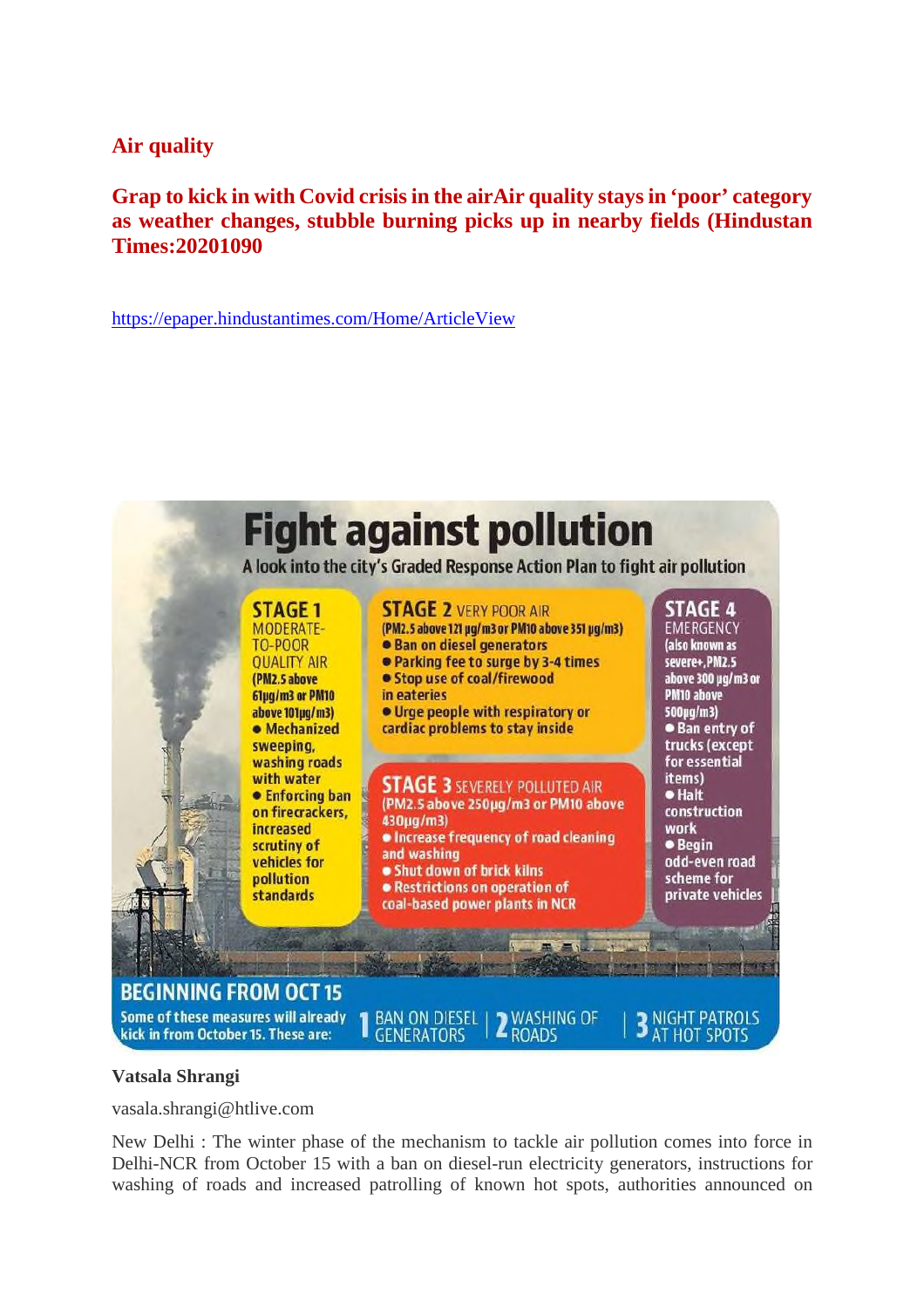Thursday amid fears that this year's pre-winter pollution could be even harder to control than usual due to the Covid-19 pandemic.

The Graded Response Action Plan (Grap), is a set of curbs triggered in phases as the air quality deteriorates, which is typical of the October-November period. Farm fires in neighbouring states and cooling weather typically combine at this time of the year to blanket the region in smoke.

It includes strict measures such as a ban on the entry of heavy vehicles, the odd-even road rationing restrictions, and a halt of construction work – each of which are likely to be impractical at a time when the pandemic has exacted heavy economic costs and public transport has been seen as an infection risk.

"This winter, all agencies and state governments of Delhi-NCR must come together to try and not allow the need to bring in any additional emergency measures such as banning vehicles and construction. We recognise the economy is already under stress post-lockdown and therefore our combined effort must be to ensure there is no further disruption," said Bhure Lal, the chairperson of Environment Pollution (Prevention and Control) Authority (Epca), the agency set up by the Supreme Court to tackle the perennial problem.

According to Central Pollution Control Board (CPCB) data, the air quality in Delhi was in the "poor" zone for the second consecutive day on Thursday – typical for this time of the year. In the last four years, the air quality index (AQI) entered poor for the first time after the monsoons between September-end and first week of October.

Thursday's AQI was 208, slightly lower than Wednesday's 215. But these are the worst numbers seen since mid-June, and the trend of farm fires in Punjab and Haryana suggest the levels may deteriorate further soon.

According to observations from National Aeronautics and Space Administration (Nasa) satellites, the number of farm fires in these two states in the last two months – at 2,636 -- has been the highest since 2014.

The situation becomes such that cities have been likened to a "gas chamber" and experts warn that such conditions are likely to exacerbate Covid-19 infections. Lal said the agency recognises the Covid-19 risk factor link. "Hence, efforts are required on the ground to prevent pollution levels from rising," he said.

The Epca head added that a ban on entry of trucks may be unlikely this year since most such vehicles appear to have affixed radio tags that can help identify whether they have paid the Environment Concession Charge or are indeed meant to enter Delhi, instead of merely passing through. "The RFID (radio frequency identification) system is working well at 13 entry points. We plan to direct the Delhi government to deploy officials with hand-held devices at the remaining border points to check that trucks not destined for Delhi do not enter the city. Also, with both the eastern and western peripheral expressways, the truck traffic load has decreased significantly."

Stricter measures, however, have not been ruled out entirely and will depend on how bad the problem becomes, the authority decided at its Thursday meeting, according to a letter it sent to state authorities. Some measures that come into force from October 15 are meant for a more serious stage of air pollution, particularly the ban on diesel generators. Essential services such as hospitals will be exempted.

Medical experts reiterated the need to curb pollution in order to mitigate Covid-19 risks. "There are several studies from across the world that show pollution certainly has an impact on Covid-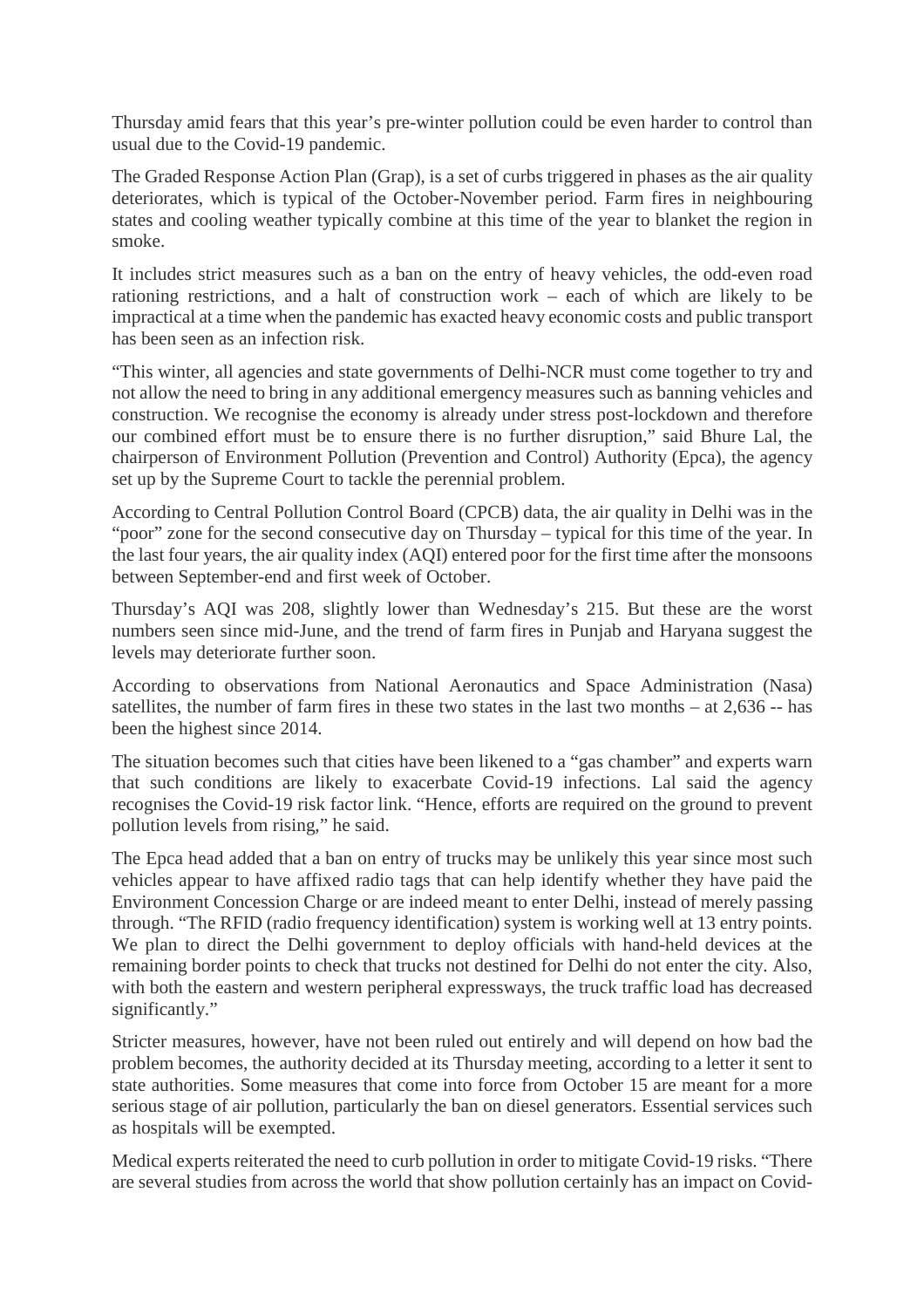19 related mortality. In Italy, there was 12% mortality in northern Italy as compared to 4.5% in the rest of the country. The study attributed it to high air pollution levels in the region. A study from Europe shows that 78% mortality was in regions with high Nitrogen Oxide levels. Another study from the US shows that every 1μg increase in PM 2.5 leads to an 8% increase in Covid-19 death rate," said Dr GC Khilnani, former head of pulmonology at the All India Institute of Medical Sciences (AIIMS).

Environment experts said the number of farm fires seen in Punjab and Haryana seen till now suggests the pollution peak may come sooner than usual. "With burning starting early, it may turn out that when the pollution peaks between October-end and November 15, the activity has receded and may not contribute to the peak as much. However, this is to be watched. Secondly, this year since many people are still working from home, vehicular emission will be somewhat lower than last year and pollution levels may not turn so severe as it has in the past," said Sagnik Dey, associate professor at the Centre for Atmospheric Sciences, IIT-Delhi.

He added that for a long-term measure, the four states -- Delhi, Haryana, UP and Punjab - have to come together to draw up a plan to fight pollution. "Unless there is better coordination among these states, it will be difficult to bring down overall levels of pollution, as activities in all four states contribute to the pollution observed in Delhi every year," he said.

On Thursday, Epca decided that large-scale construction projects such as on highways and for the Delhi Metro in Delhi-NCR will need to give an undertaking to the respective state pollution control boards that they will comply with dust-control norms.

Similarly, industries in the red and orange categories (classified as those with higher emissions) will be required to give an undertaking to the pollution boards that they will only use approved fuels. The Grap's winter rules, which first were drawn up in 2017, will stay in force till March 31.

(With inputs from Vijdan Mohammad Kawoosa)

### **Covid-19: What you need to know today (Hindustan Times: 2020109)**

#### https://epaper.hindustantimes.com/Home/ArticleView

October 7 saw a new record for the coronavirus disease (Covid-19): the highest number of daily cases around the world. According to worldometers.info, the world saw 343,386 new cases on Wednesday; according to the New York Times database, the number was marginally higher, 351,107. Countries may be seeing waves – the first wave seems to be over in India, and the number of daily cases has dipped – but the number of daily cases around the world continues to rise, powered, in many cases, by second waves that are, especially in some countries, steeper than the first. The world has seen around 36 million cases of Covid-19, and the numbers do not appear to be going down. Indeed, according to Johns Hopkins University's Coronavirus Resource Centre, seven of the 10 countries with the highest number of daily cases currently are continuing to see a rise in their seven-day averages, an indication that case numbers are headed up in these.

The 10 countries currently with the highest number of daily cases are: India, the US, Brazil, the UK, France, Argentina, Russia, Mexico, Spain, and Colombia. Among these, only India,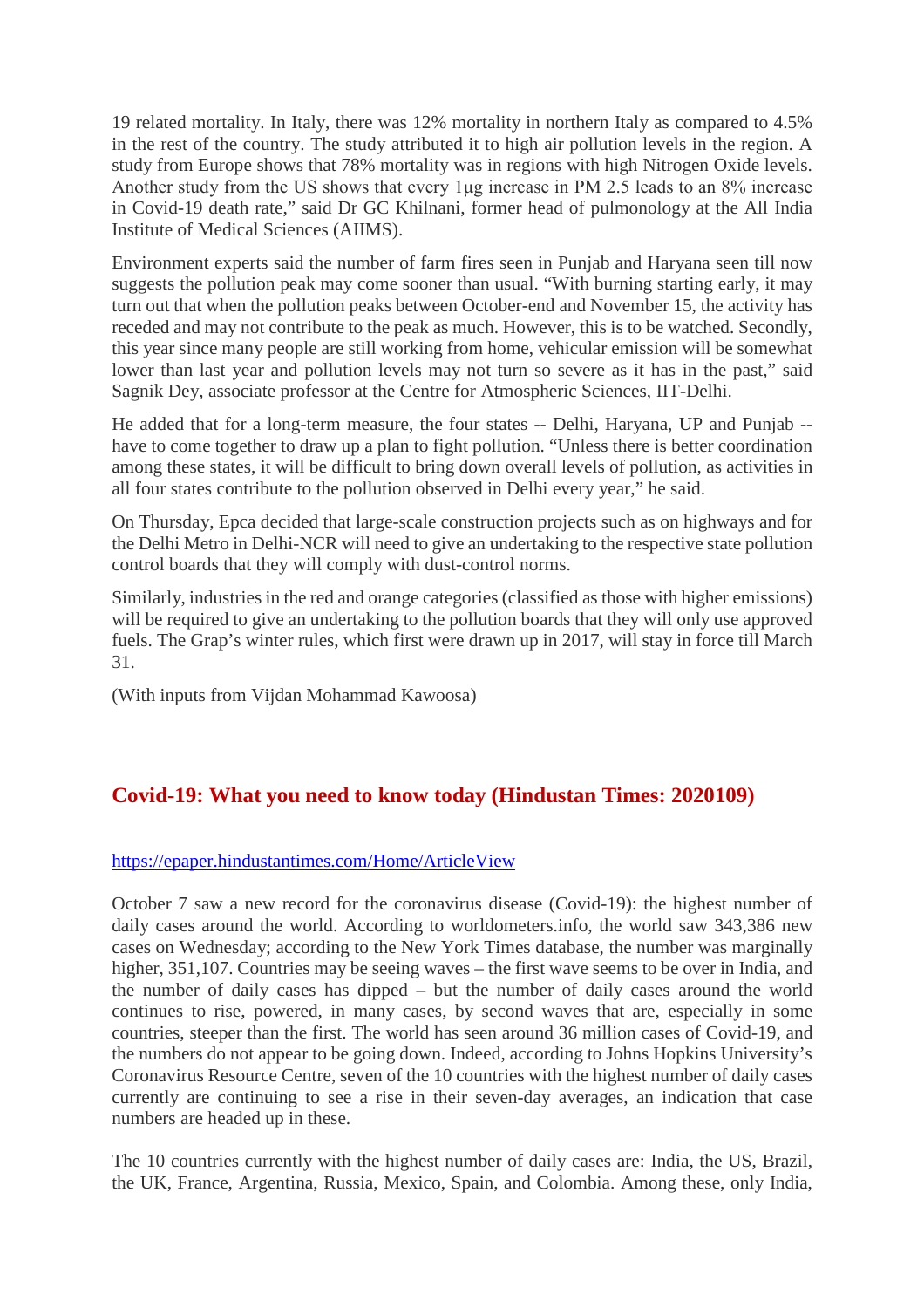Brazil, and Argentina are witnessing a fall in their seven-day averages (of daily cases). The rest are seeing a rise (including a sharp rise in some). Together, according to worldometer, these 10 countries accounted for 238,746 new cases of Covid-19 on October 7, or 70% of the world's cases that day.

As an aside, that level of concentration shouldn't surprise anyone: most Covid-19 cases have come from a few countries. The three countries worst affected by the pandemic, the US, India, and Brazil, account for 54% of all global cases so far (they also account for 44% of all deaths). And the top 10 countries by cases (marginally different from the top 10 countries based on current daily cases) account for 71% of all cases seen thus far. The countries in this list are: the US, India, Brazil, Russia, Colombia, Spain, Argentina, Peru, Mexico, and South Africa.

To return to the list of countries that are currently seeing the most cases, the seven whose sevenday average (of daily cases) is on the rise again account for 47% of daily cases in the top-10, and a third of all daily cases in the world on October 7. This is perhaps an indication that there will be no letting up in the increase in new cases around the world, even as countries in the northern hemisphere prepare for an onslaught of cases expected in the coming winter months.

According to worldometer, the seven-day average of daily cases on October 7 was 304,879, the highest it has ever been. There have been some dips in the trajectory of this metric over the months, but none very sharp; a fall in cases in one region has usually been more than offset by a rise in another.

These numbers establish a simple truth: it isn't over yet. As cities and states and countries open up, it's sometimes easy to forget or ignore the looming threat in the background. The continuing global march of the coronavirus disease reminds us of the severity of this threat. Election season has kicked off in India –the assembly elections in Bihar and bypolls in several states will be held shortly. The Union home ministry on Thursday allowed, with immediate effect, open-air political rallies in 12 poll-bound states (they were previously allowed from October 15). It's also the festive season in India with what is arguably the country's biggest festival, Deepavali, in mid-November. Restaurants are open. Cinemas will open soon. But India continues to see an average of 75,000 cases a day (the seven-day average on October 7 was 74,623).

The Jan Andolan (public campaign) launched by the government on Thursday needs to be seen in this context.

As Prime Minister Narendra Modi said on Twitter: "Let us always remember: wear a mask; wash hands; follow social distancing; practice "Do Gaj Ki Doori" [a distance of six feet]; together, we will succeed."

### **New hydrogel**

**New hydrogel can help repair damaged nerves: Study (New Kerala: 2020109)**

https://www.newkerala.com/news/2020/178299.htm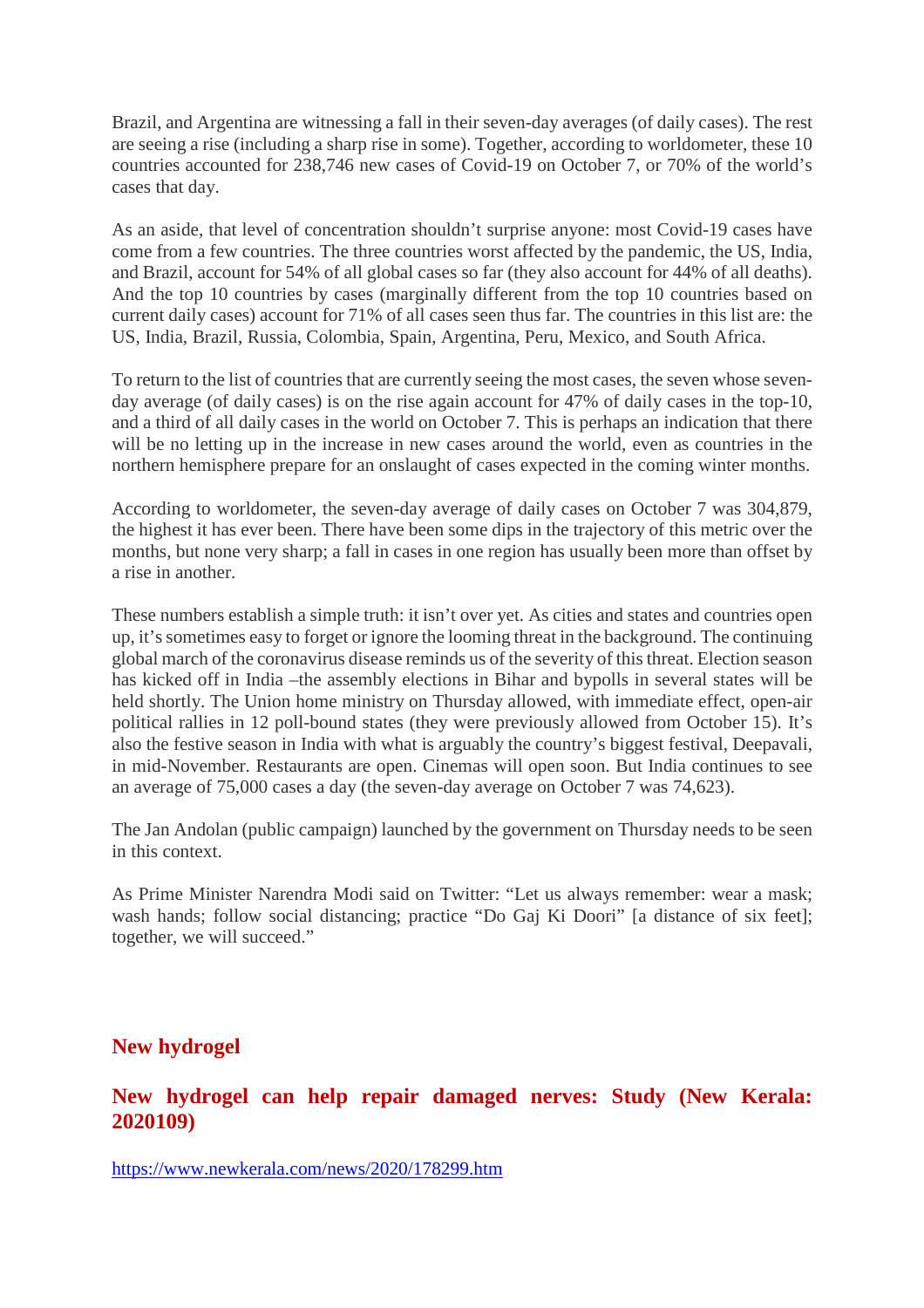Researchers have developed a stretchable conductive hydrogel that could someday be used to repair damaged nerves.

According to the study, published in the journal ACS Nano, injuries in which a peripheral nerve has been completely severed, such as a deep cut from an accident, are difficult to treat.

A common strategy, called autologous nerve transplantation, involves removing a section of the peripheral nerve from elsewhere in the body and sewing it onto the ends of the severed one.

However, the surgery does not always restore function, and multiple follow-up surgeries are sometimes needed.

The research team from Nanjing University in China wanted to develop an effective, fast-acting treatment that could replace autologous nerve transplantation.

For this purpose, they decided to explore conducting hydrogels -- water-swollen, biocompatible polymers that can transmit bioelectrical signals.

The researchers prepared a tough but stretchable conductive hydrogel containing polyaniline and polyacrylamide.

The crosslinked polymer had a 3D microporous network that, once implanted, allowed nerve cells to enter and adhere, helping restore lost tissue.

The team showed that the material could conduct bioelectrical signals through a damaged sciatic nerve removed from a toad. Then, they implanted the hydrogel into rats with sciatic nerve injuries.

Two weeks later, the rats' nerves recovered their bioelectrical properties, and their walking improved compared with untreated rats.

"Because the electricity-conducting properties of the material improve with irradiation by nearinfrared light, which can penetrate tissues, it could be possible to further enhance nerve conduction and recovery in this way," the study authors wrote.

### **Pregnancy**

### **Covid-19 has prolonged effect on many during pregnancy (New Kerala: 2020109)**

https://www.newkerala.com/news/2020/178263.htm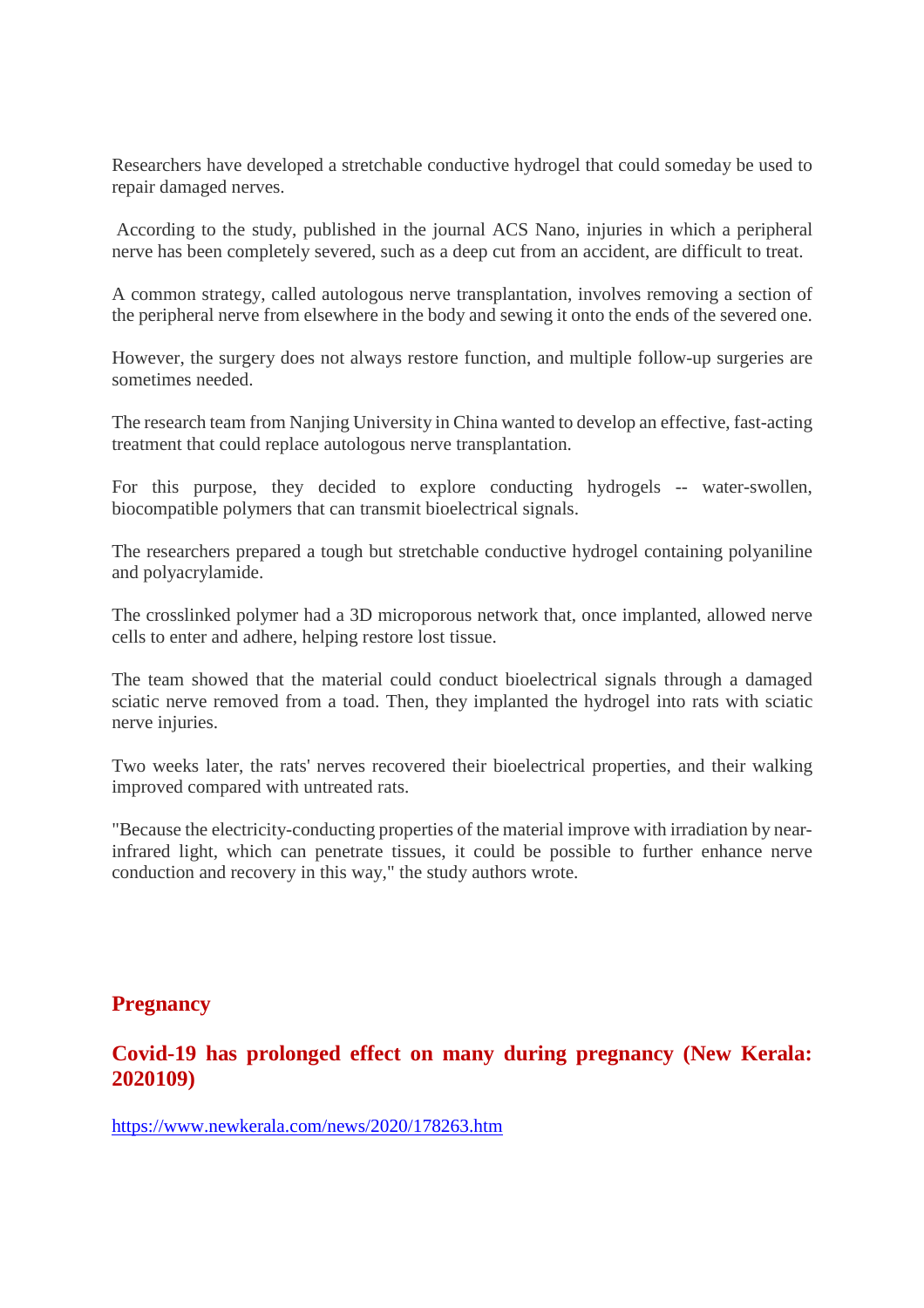Researchers have found that symptoms for pregnant women with Covid-19 can be prolonged, lasting two months or longer.

In the study, published in the journal Obstetrics iamp; Gynecology, the research team analysed the clinical course and outcomes of 594 women who tested positive for the SARS-CoV-2 virus during pregnancy.

They found that the most common early symptoms for pregnant women were cough, sore throat, body ache and fever. Half of the participants still had symptoms after three weeks and 25 per cent had symptoms after eight weeks.

"We found that pregnant people with Covid-19 can expect a prolonged time with symptoms," said study senior author Vanessa L Jacoby from the University of California San Francisco in the US.

"Covid-19 symptoms during pregnancy can last a long time, and have a significant impact on health and wellbeing," Jacoby added.

While previous research on the SARS-CoV-2 infection during pregnancy has primarily centred on hospitalized patients, the new analysis focused on ambulatory patients, who represent the overwhelming majority of adults with the virus.

Study participants tested positive between March 22 and July 10 and had a mean age of 31 years. The average gestational age at the time of enrolment in the study was approximately 24 weeks.

The researchers found several common symptoms of Covid-19, but also that symptoms related to the virus were complicated by overlapping symptoms of normal pregnancy, including nausea, fatigue and congestion.

Their findings also showed that primary first symptoms were cough (20 per cent), sore throat (16 per cent), body ache (12 per cent), and fever (12 per cent); by comparison, fever occurs in 43 per cent of non-pregnant hospitalised patients.

According to the study, loss of taste or smell was the first symptom in six per cent of pregnant women, other symptoms included shortness of breath, runny nose, sneezing, nausea, sore throat, vomiting, diarrhoea, or dizziness.

The median time for symptoms to resolve was 37 days, the research has found.

"The majority of participants in our study population had mild disease and were not hospitalised. Even so, it took a median of 37 days for symptoms to ease," the study authors wrote.

"Our results can help pregnant people and their clinicians better understand what to expect with Covid-19 infection," they noted.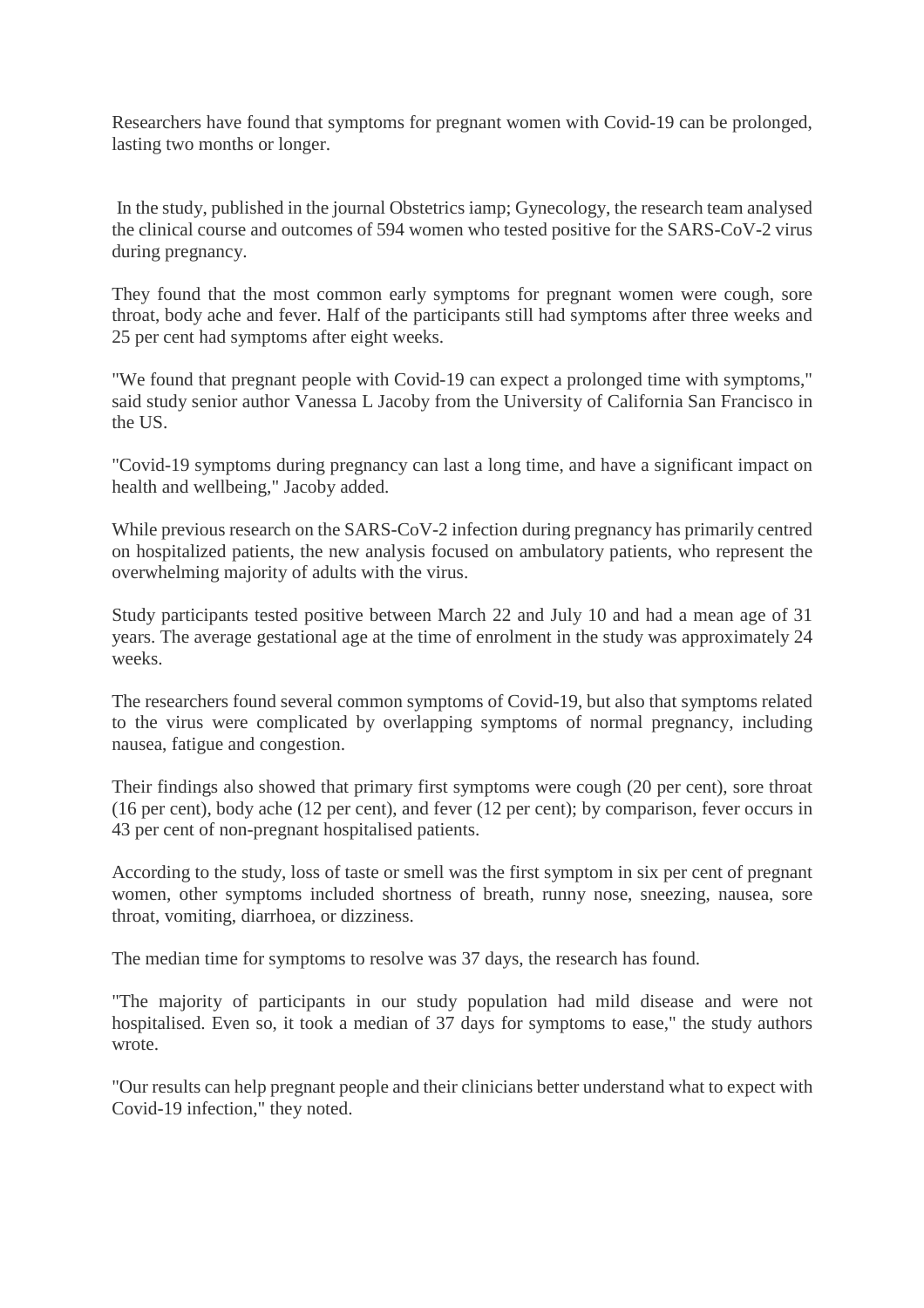### **Depression**

### **Those at depression risk listen to sad music more: Study (New Kerala: 2020109)**

https://www.newkerala.com/news/2020/178071.htm

A study of music consumption through streaming platforms has revealed that individuals at risk of depression found listening more to music tagged with sadness.

They were also found listening to music belonging to subgenres such as neo-psychedelic pop/rock, and Indie music (Alternative pop and rock) which are tagged with 'sadness' and 'tenderness'.

The study of music data by researchers at the International Institute of Information Technology, Hyderabad (IIT-H) found that such people use repeated listening of music predominantly representing sadness as a coping mechanism.

"Each time you access or use an online resource, you unwittingly leave behind a digital footprint. Same is the case when you listen to music online. As more and more people use music streaming applications, they inadvertently reveal a lot more than mere music listening habits," says the paper.

Dr Vinoo Alluri of the Cognitive Science department at IIIT-HAstrongly believes that listening to music is not a passive activity but one that holds a "mirror to the self". With this credo, she and her students Aayush Surana and Yash Goyal have tried to identify music listeners with depressive tendencies from their listening histories.

Shaking up the conventional belief of music listening being a means to only alleviate one's mood, Prof. Alluri says that the inability to stop repeatedly listening to (sad) music, using it as a tool for avoidance and using music as a coping mechanism means one could wallow in an unhappy state too.

Terming it as a maladaptive use of music, she says, "This may also be a useful way of mirroring negative emotions and states, so they listen to music which matches their (negative) states. While it can be cathartic sometimes, repeatedly being in such states may be an indicator of potential underlying mental illness and this is reflected in their choice and usage of music."

In the study, titled "Tag2risk Harnessing Social Music tags for characterizing depression risk" over 500 individuals' music listening histories were elicited from the music streaming platform in addition to their responses on standard questionnaires assessing their traits and states, namely the Kessler's Psychological Distress Scale (K-10), the Healthy-Unhealthy Music Scale (HUMS), and personality questionnaires.

"We chose HUMS and the personality questionnaires because we wanted to see if the distress in individuals was a temporary state or a general tendency. There's a strong correlation between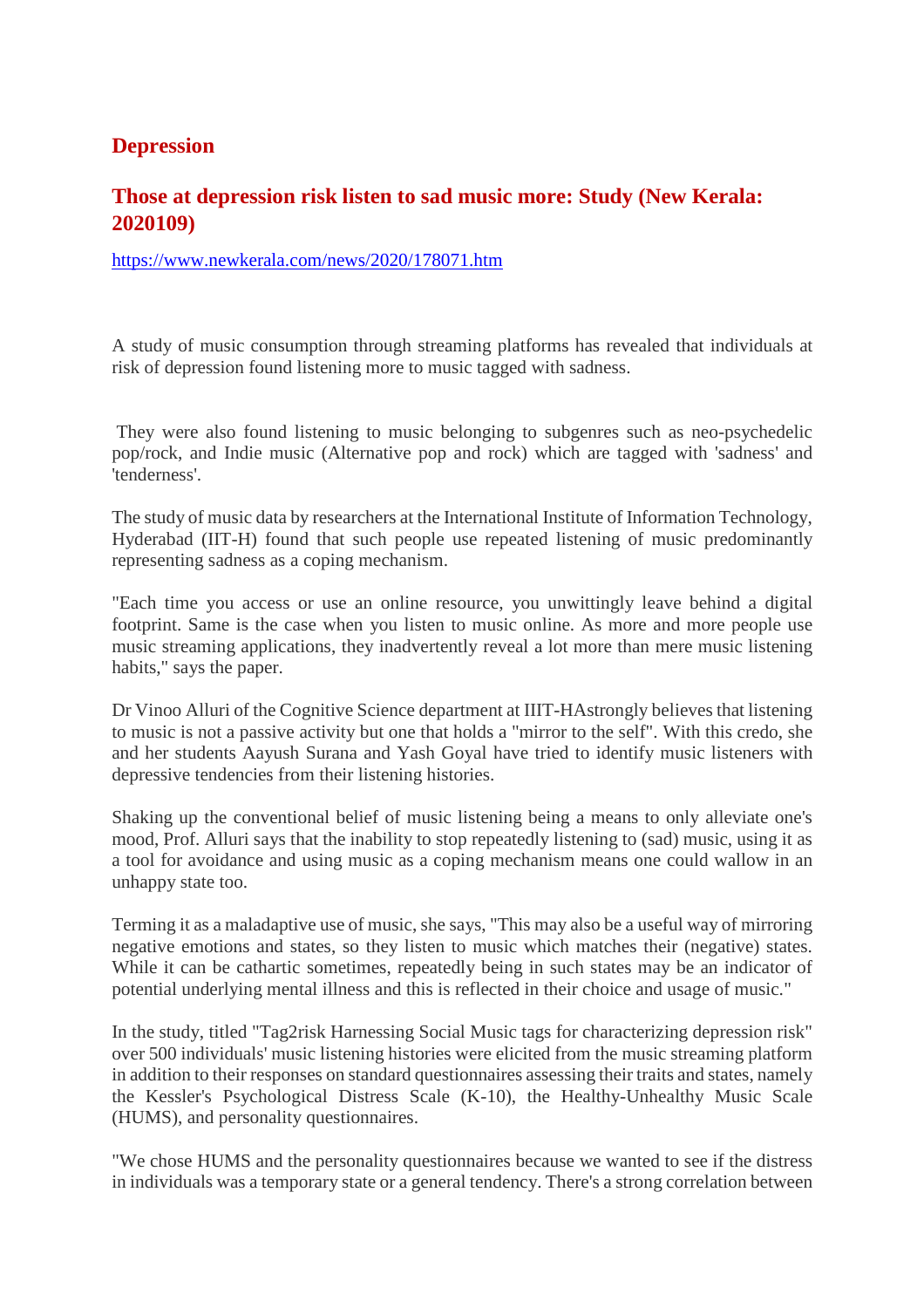personality traits and the Kessler's score; those who score high on neuroticism are the ones who are generally easily stressed and anxious. They also score high on the unhealthy HUMS score. So, we were testing the validity of data," explains Prof. Alluri who is the main overseeingA author of the paper. Surana and Goyal who are the joint first authors of the paper, particularly looked at social tags or labels that listeners apply to songs, albums or artists.

Those at risk of depression were found predominantly listening to music tagged with emotions such as sadness. Sadness is representative of being low on energy or activity and low on valence or pleasantness. In fact other related terms such as dead,low,depressed,miserable,broken, and A lonely were also associated with sadness.

### **Coronavirus Pendemic (Hindustan: 2020109)**

https://epaper.livehindustan.com/imageview\_365996\_85596602\_4\_1\_09-10- 2020\_2\_i\_1\_sf.html

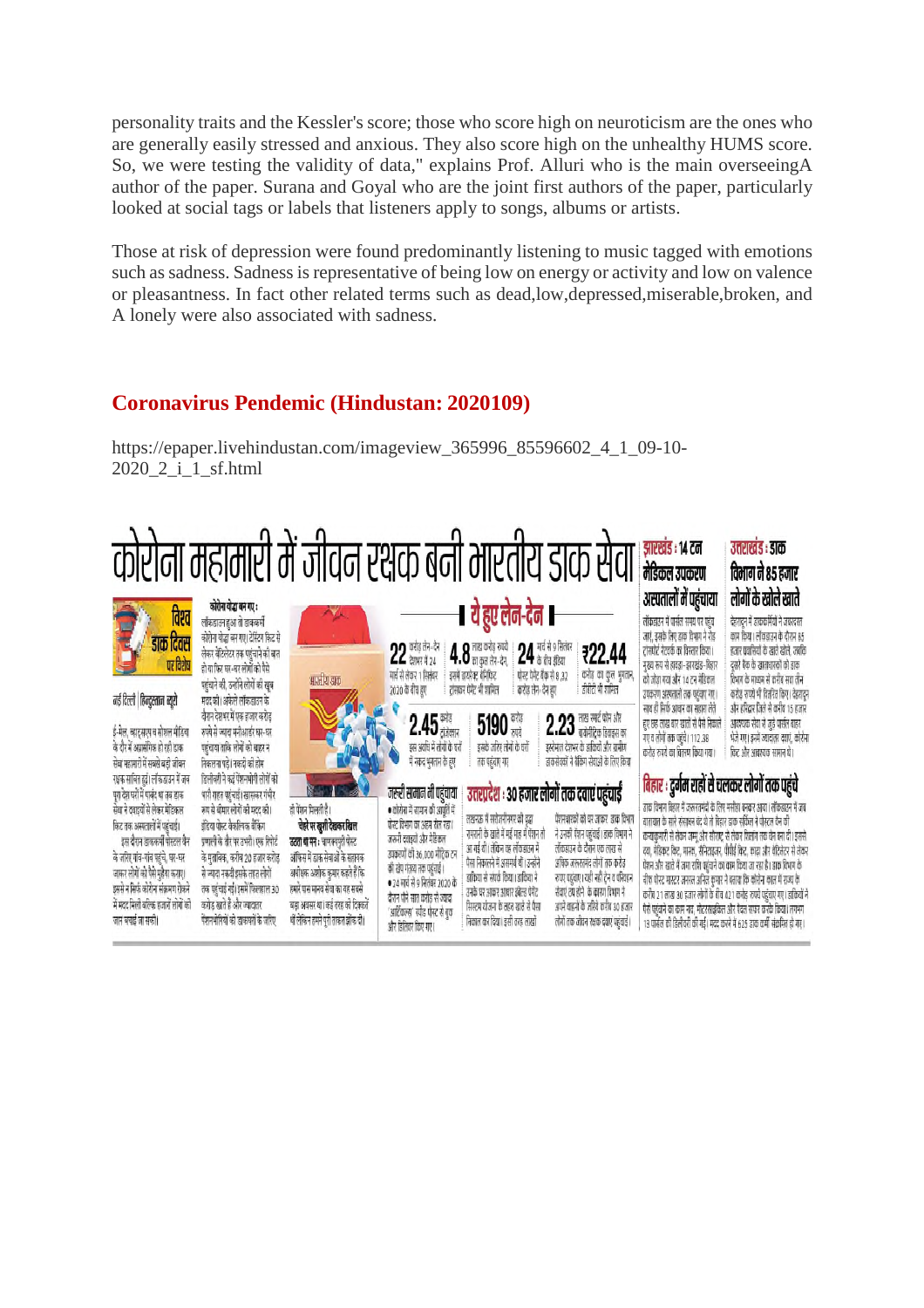### **Infection (Hindustan: 2020109)**

https://epaper.livehindustan.com/imageview\_365996\_85591284\_4\_1\_09-10-2020\_2\_i\_1\_sf.html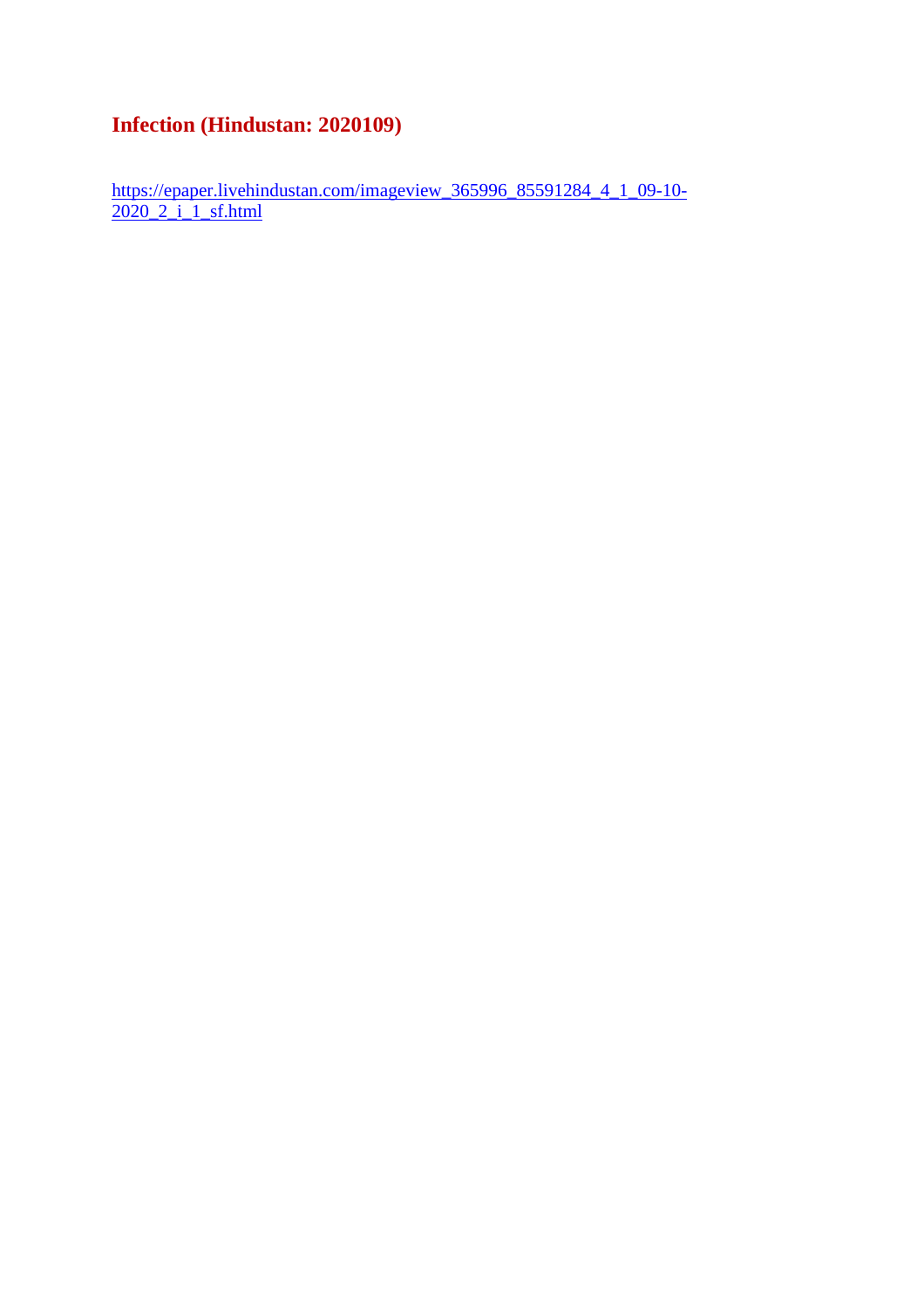## आफत : केरल में संक्रमण के नए प्रकोप ने डराया

नई दिल्ली हिन्दुस्तान ब्यूरो

केरल में संक्रमण के नए प्रकोप ने नई चिंता पैदा कर दी है। करीब तीन महीने पहले यहां संक्रमण लगभग खत्म हो रहा था, पूरी दुनिया सरकार के प्रयासों की तारीफ कर रही थी लेकिन अचानक महामारी का विकराल रूप सामने आ गया। राज्य में रोजाना नए मामले बढ़ रहे हैं, गुरुवार को पहली बार दस हजार से ज्यादा मरीज मिले।राज्य सरकार ने वायरस के दूसरे स्ट्रेन का खतरा होने की आशंका जताई है और जांच के लिए सैंपल आईसीएमआर को भेजे हैं।

वायरस का अलग रूप होने की **आशंकाः** राज्य सरकार के मुताबिक, जांच बढ़ने से मामलों में तेजी आई है लेकिन पॉजीटिविटी दर बढ़ना गंभीर खतरे का संकेत है। राज्य के मुख्य सचिव डॉ. विश्वास मेहता ने एक साक्षात्कार में वायरस के नए स्ट्रेन होने की आशंका जताई। उनके अनुसार, यह वायरस काफी तेजी से फैल रहा लेकिन जान जाने का जोखिम कम है। आईसीएमआर को सैंपल भेजा गया है और नतीजों का इंतजार है।

## इसलिए खतरा ज्यादा

जिले बुरी तरह चपेट में, प्रति<br>100 टेस्ट मरीज मिलने की दर 10 फीसदी से भी ज्यादा

## 13.85%

फीसदी तक पहुंच गया राज्य का पॉजीटिविटी रेट, यह राष्ट्रीय औसत का लगभग दोगुना

हजार से ज्यादा मामले सिर्फ छह दिन में, पहले 50 हजार आने में लगे थे 203 दिन

नए केस दर्ज हो रहे हर दस लाख आबादी पर हर हफ्ते, राष्ट्रीय औसत से ज्यादा

| पट्रह दिन में दोगुने लोग<br>आए संक्रमण की चपेट में |        |
|----------------------------------------------------|--------|
| 08 सितंबर                                          | 89490  |
| 15 सितंबर                                          | 110819 |
| २२ सितंबर                                          | 138632 |

| <b>SPDF71 77</b> | 130032 |
|------------------|--------|
| 29 सितंबर        | 179923 |
| ०८ अक्तूबर       | 253406 |

स्रोत: स्वास्थ्य मंत्रालय

## तीन महीने में 48 गुना बढ़ गए मरीज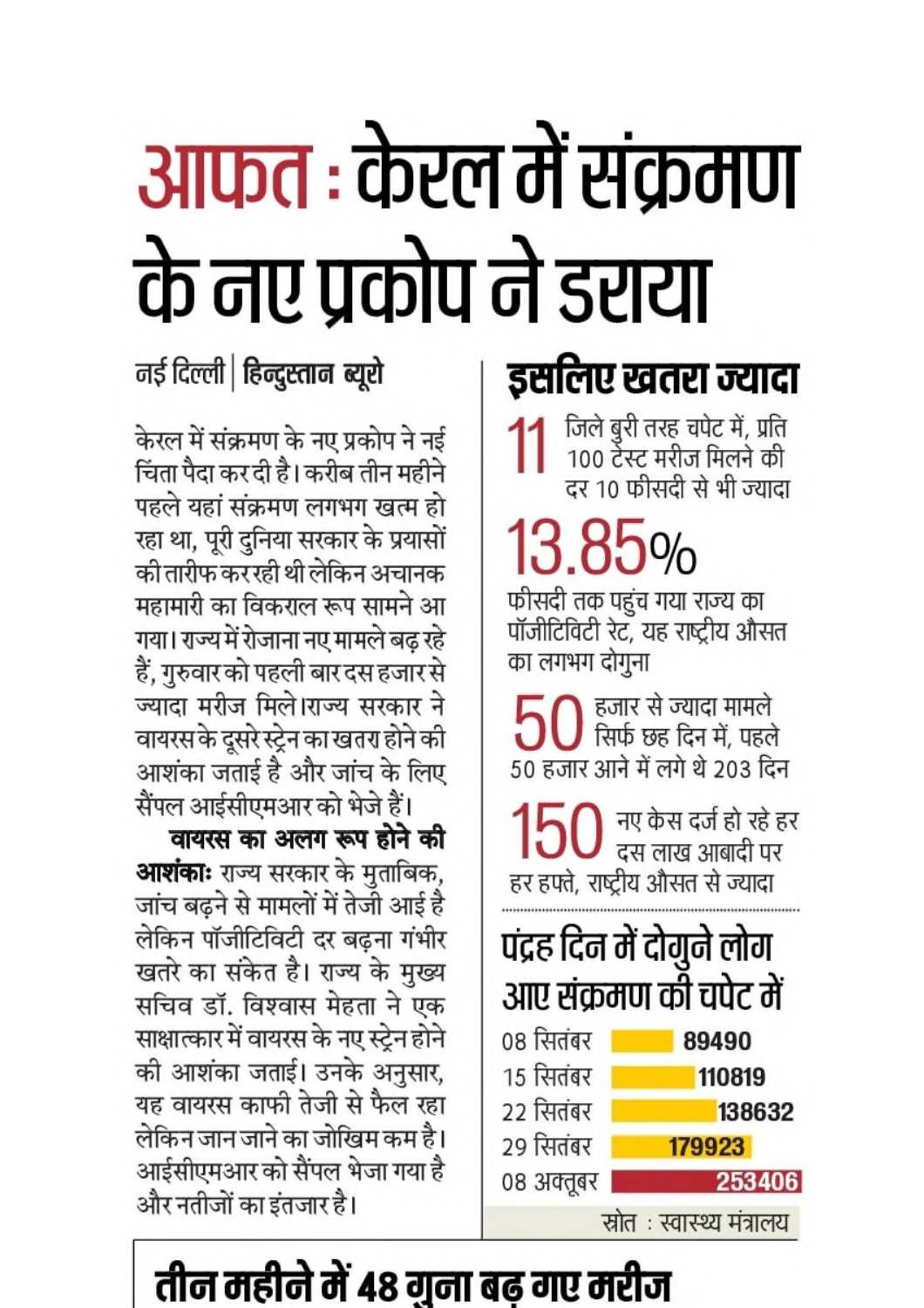### **Antibodies (Hindustan: 2020109)**

https://epaper.livehindustan.com/imageview\_365996\_85589400\_4\_1\_09-10-2020\_2\_i\_1\_sf.html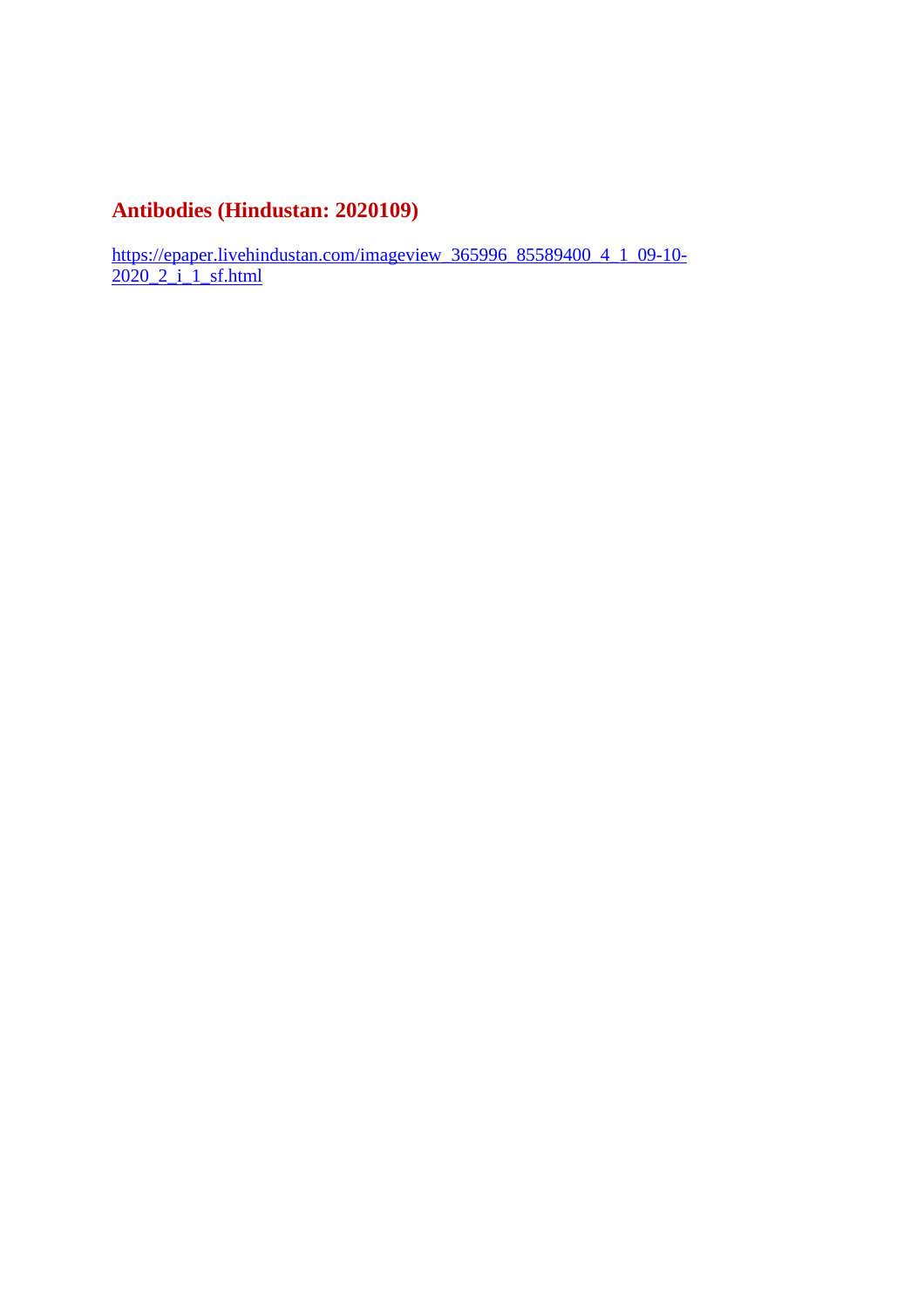## राहत : टीके से पहले एंटीबॉडी उपचार संभव

### नई दिल्ली | एजेंसियां

वैक्सीन बनाने में हो रही देरी के बीच राहत भरी खबर। मानव परीक्षण में अच्छे नतीजे मिलने के बाद अमेरिकी कंपनी रीजेनेरॉन और एली लिली ने सरकार से एंटीबॉडी दवाओं के इस्तेमाल की अनुमति मांगी है। दोनों कंपनियों का दावा है कि उनके द्वारा बनाई गई एंटीबॉडी कॉकटेल लेने के बाद अस्पताल में भर्ती मरीज जल्दी ठीक हो रहे। इसका व्यापक तौर पर इस्तेमाल करने से लाखों लोगों की जान बचाई जा सकती है। एंटीबॉडी कॉकटेल से अमेरिकी राष्ट्रपति डोनाल्ड ट्रंप का भी इलाज किया गया था।

### दवा लेने के बाद जबरदस्त नतीजे:

एली लिली के सीईओ डेविड रिक्स ने कहा कि हमने एलवाई-कोव555 नाम से जो एंटीबॉडी कॉकटेल तैयार किया है उसने शानदार नतीजे दिए। 268 मरीजों पर अध्ययन में पता चला कि सिर्फ एक फीसदी मरीज को ही भर्ती कराने की जरूरत पड़ी जबकि दूसरी दवा लेने वाले 5.8 फीसदी मरीजों को अस्पताल में भर्ती करना पड़ा। यह दवा लेने के 11 दिनों बाद गंभीर मरीजों में वायरल लोड कम हुआ, उन्हें बीमारी से उबरने में काफी मदद मिली। हमने अमेरिकी खाद्य और औषधि प्रशासन से

### कॉकटेल दवा के नतीजे शानदार रहे हैं

रीजेनेरॉन ने एंटीबॉडी कॉकटेल दवा बनाई है जिसके नतीजे शानदार रहे हैं। अमेरिकी राष्ट्रपति डोनॉल्ड ट्रंप को भी संक्रमण होने के बाद यह दवा दी गई थी। डॉक्टरों के मुताबिक, उन्हें इसका काफी फायदा मिला और वे जल्द ठीक हो गए।

## ट्रंप ने फिर जताया भरोसा

अमेरिकी राष्ट्रपति डोनाल्ड ट्रंप ने एक बार फिर रीजेनेरॉन कंपनी द्वारा विकसित एंटीबॉडी कॉकटेल पर भरोसा जताया है। उन्होंन बुधवार को एक वीडियो संदेश में कहा कि सभी कोरोना मरीजों को यह दवा दी जानी चाहिए।

आग्रह किया है कि आपातकालीन स्थितियों में इस दवा के इस्तेमाल की इजाजत दी जाए। उनका दावा है कि कंपनी इस साल के अंत तक 10 लाख खुराक तैयार कर देगी।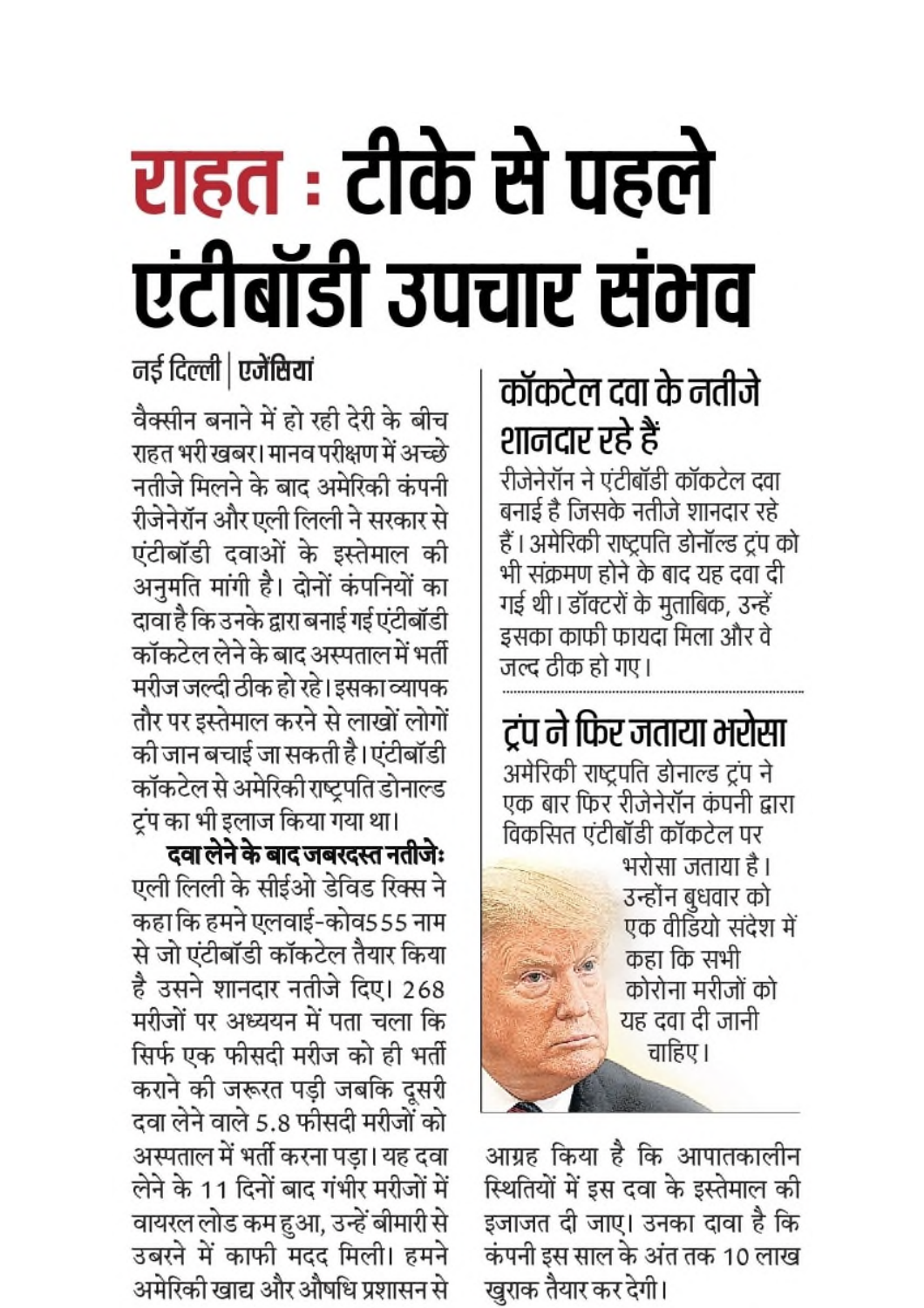### **COVID-19 (Hindustan: 2020109)**

https://epaper.livehindustan.com/imageview\_365998\_85580348\_4\_1\_09-10-2020\_4\_i\_1\_sf.html